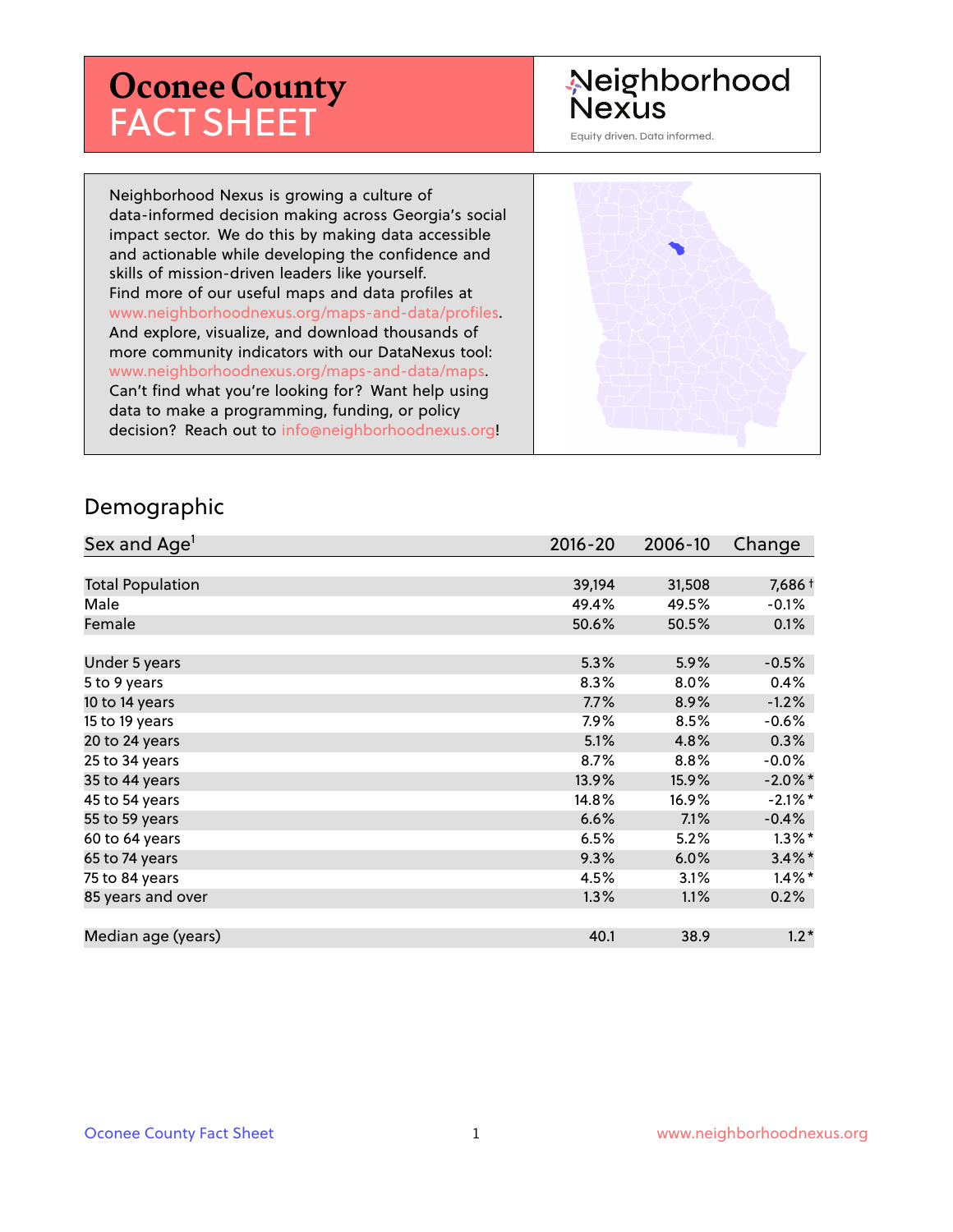## Demographic, continued...

| Race <sup>2</sup>                                            | $2016 - 20$ | 2006-10 | Change      |
|--------------------------------------------------------------|-------------|---------|-------------|
| <b>Total population</b>                                      | 39,194      | 31,508  | 7,686 +     |
| One race                                                     | 97.2%       | 98.9%   | $-1.6\%$ *  |
| White                                                        | 87.7%       | 89.4%   | $-1.7%$ *   |
| <b>Black or African American</b>                             | 4.9%        | 5.3%    | $-0.4%$     |
| American Indian and Alaska Native                            | 0.1%        | 0.0%    | 0.1%        |
| Asian                                                        | 4.1%        | 2.8%    | $1.3\%$ *   |
| Native Hawaiian and Other Pacific Islander                   | 0.1%        | 0.0%    | $0.1\%$ *   |
| Some other race                                              | 0.4%        | 1.3%    | $-1.0%$     |
| Two or more races                                            | 2.8%        | 1.1%    | $1.6\%$ *   |
| Race alone or in combination with other race(s) <sup>3</sup> | $2016 - 20$ | 2006-10 | Change      |
| Total population                                             | 39,194      | 31,508  | 7,686+      |
| White                                                        | 90.5%       | 90.5%   | $-0.0%$     |
| <b>Black or African American</b>                             | 6.0%        | 5.5%    | 0.5%        |
| American Indian and Alaska Native                            | 0.5%        | 0.3%    | 0.1%        |
| Asian                                                        | 4.7%        | 3.2%    | $1.5\%$ *   |
| Native Hawaiian and Other Pacific Islander                   | 0.1%        | 0.0%    | $0.1\%$ *   |
| Some other race                                              | 1.1%        | 1.6%    | $-0.5%$     |
| Hispanic or Latino and Race <sup>4</sup>                     | $2016 - 20$ | 2006-10 | Change      |
| Total population                                             | 39,194      | 31,508  | 7,686+      |
| Hispanic or Latino (of any race)                             | 5.4%        | 4.2%    | $1.3%$ †    |
| Not Hispanic or Latino                                       | 94.6%       | 95.8%   | $-1.3%$ †   |
| White alone                                                  | 83.7%       | 86.8%   | $-3.2%$ *   |
| Black or African American alone                              | 4.9%        | 5.3%    | $-0.4%$     |
| American Indian and Alaska Native alone                      | $0.0\%$     | 0.0%    | 0.0%        |
| Asian alone                                                  | 4.1%        | 2.8%    | $1.3\%$ *   |
| Native Hawaiian and Other Pacific Islander alone             | 0.1%        | 0.0%    | $0.1\%$ *   |
| Some other race alone                                        | 0.2%        | 0.2%    | 0.1%        |
| Two or more races                                            | 1.6%        | 0.8%    | 0.8%        |
| U.S. Citizenship Status <sup>5</sup>                         | $2016 - 20$ | 2006-10 | Change      |
| Foreign-born population                                      | 2,778       | 1,733   | $1,045*$    |
| Naturalized U.S. citizen                                     | 59.0%       | 40.4%   | 18.6%*      |
| Not a U.S. citizen                                           | 41.0%       | 59.6%   | $-18.6\%$ * |
|                                                              | $2016 - 20$ | 2006-10 |             |
| Citizen, Voting Age Population <sup>6</sup>                  |             |         | Change      |
| Citizen, 18 and over population                              | 27,795      | 21,723  | $6,072*$    |
| Male                                                         | 48.2%       | 47.6%   | 0.6%        |
| Female                                                       | 51.8%       | 52.4%   | $-0.6%$     |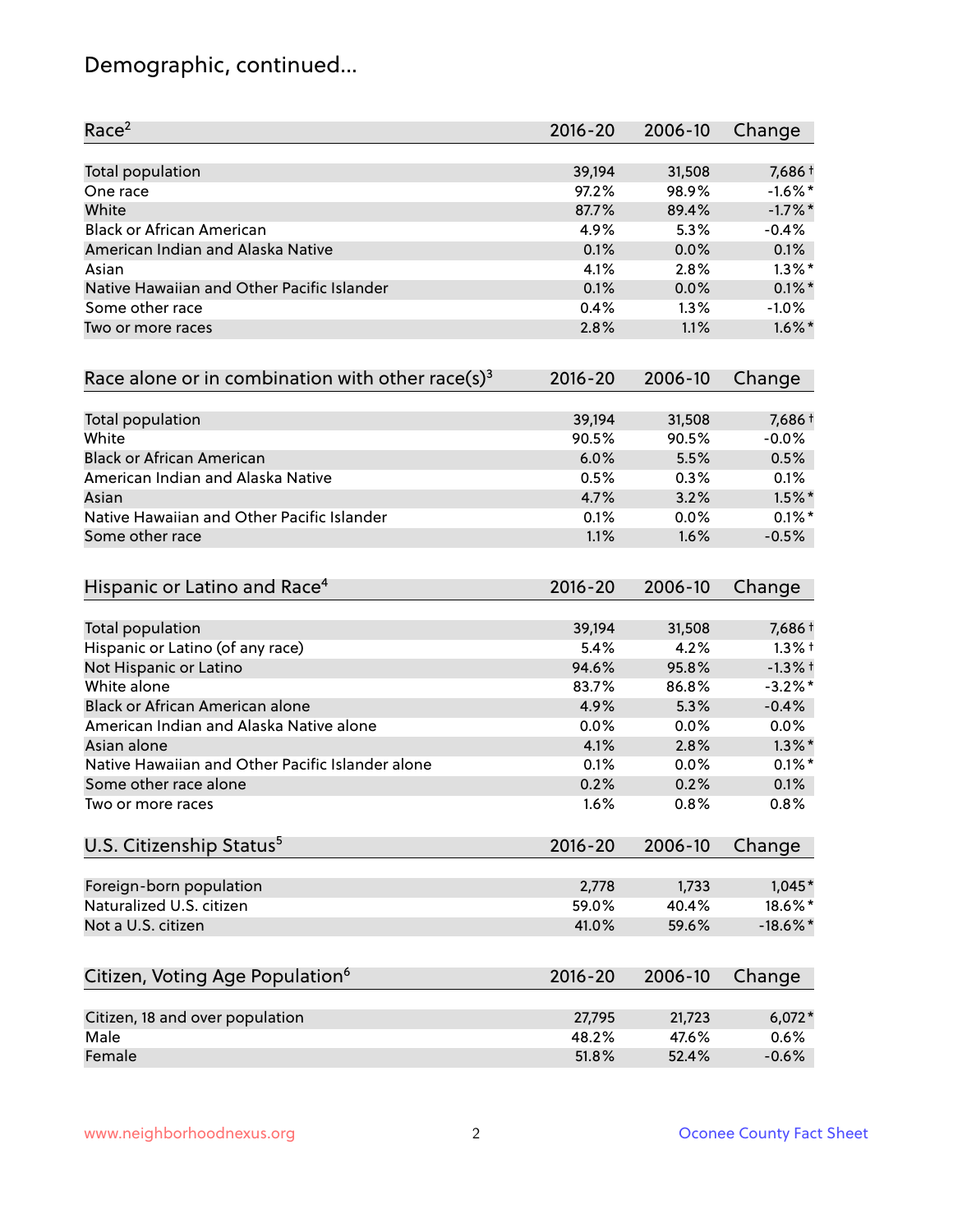#### Economic

| Income <sup>7</sup>                                 | $2016 - 20$ | 2006-10 | Change     |
|-----------------------------------------------------|-------------|---------|------------|
|                                                     |             |         |            |
| All households                                      | 13,773      | 11,155  | $2,618*$   |
| Less than \$10,000                                  | 2.1%        | 3.5%    | $-1.4%$    |
| \$10,000 to \$14,999                                | 1.3%        | 3.1%    | $-1.7\%$ * |
| \$15,000 to \$24,999                                | 4.1%        | 7.9%    | $-3.9\%$ * |
| \$25,000 to \$34,999                                | 6.6%        | 7.6%    | $-1.0%$    |
| \$35,000 to \$49,999                                | 12.3%       | 11.0%   | 1.2%       |
| \$50,000 to \$74,999                                | 14.4%       | 17.5%   | $-3.1%$    |
| \$75,000 to \$99,999                                | 10.8%       | 14.6%   | $-3.8\%$ * |
| \$100,000 to \$149,999                              | 22.8%       | 18.0%   | 4.8%*      |
| \$150,000 to \$199,999                              | 10.7%       | 8.5%    | 2.2%       |
| \$200,000 or more                                   | 14.9%       | 8.3%    | $6.5%$ *   |
| Median household income (dollars)                   | 95,064      | 74,352  | 20,712*    |
| Mean household income (dollars)                     | 137,349     | 96,163  | 41,186*    |
| With earnings                                       | 83.6%       | 85.9%   | $-2.4%$    |
| Mean earnings (dollars)                             | 131,244     | 92,136  | 39,108*    |
| <b>With Social Security</b>                         | 31.2%       | 24.3%   | $6.8\%$ *  |
| Mean Social Security income (dollars)               | 21,498      | 16,097  | 5,402*     |
| With retirement income                              | 22.1%       | 18.5%   | $3.6\%$ *  |
| Mean retirement income (dollars)                    | 35,149      | 34,445  | 704        |
| With Supplemental Security Income                   | $3.2\%$     | 2.1%    | $1.1\%$ *  |
| Mean Supplemental Security Income (dollars)         | 10,054      | 11,470  | $-1,416$   |
| With cash public assistance income                  | 0.8%        | 0.7%    | 0.1%       |
| Mean cash public assistance income (dollars)        | 2,363       | 3,159   | $-796$     |
| With Food Stamp/SNAP benefits in the past 12 months | 3.3%        | 2.8%    | 0.5%       |
|                                                     |             |         |            |
| Families                                            | 11,270      | 8,918   | $2,352*$   |
| Less than \$10,000                                  | 1.6%        | 2.9%    | $-1.3%$    |
| \$10,000 to \$14,999                                | 0.7%        | 2.1%    | $-1.4\%$ * |
| \$15,000 to \$24,999                                | 2.0%        | 5.1%    | $-3.0\%$ * |
| \$25,000 to \$34,999                                | 4.4%        | 6.5%    | $-2.1%$    |
| \$35,000 to \$49,999                                | 11.5%       | 9.5%    | 2.0%       |
| \$50,000 to \$74,999                                | 12.9%       | 18.2%   | $-5.3\%$ * |
| \$75,000 to \$99,999                                | 10.7%       | 15.6%   | $-5.0\%$ * |
| \$100,000 to \$149,999                              | 26.6%       | 19.8%   | $6.9\%*$   |
| \$150,000 to \$199,999                              | 12.5%       | 10.4%   | 2.2%       |
| \$200,000 or more                                   | 17.1%       | 10.0%   | $7.1\%$ *  |
| Median family income (dollars)                      | 111,409     | 85,371  | 26,038*    |
| Mean family income (dollars)                        | 153,906     | 107,217 | 46,689*    |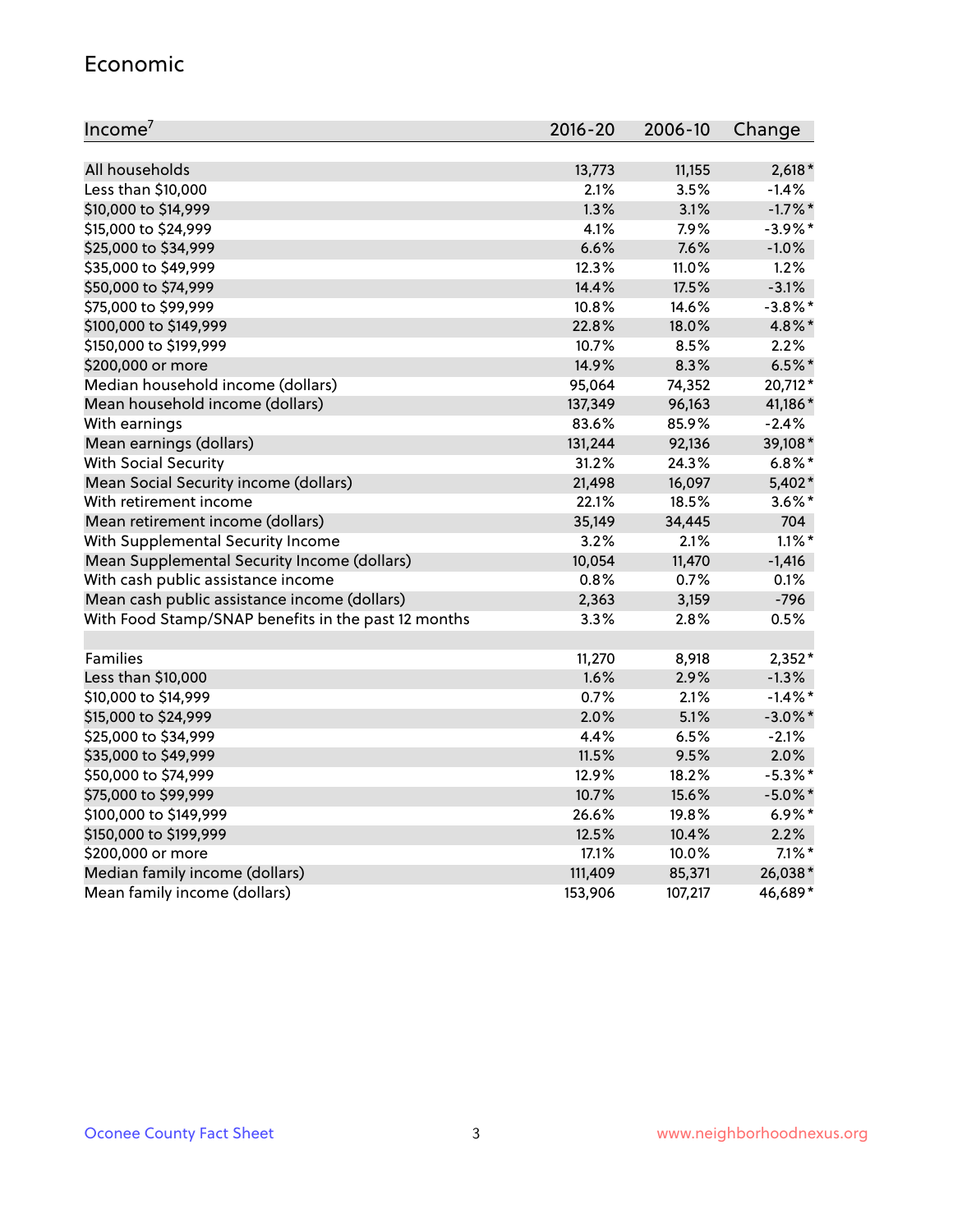### Economic, continued...

| Income, continued <sup>8</sup>                                        | $2016 - 20$ | 2006-10 | Change   |
|-----------------------------------------------------------------------|-------------|---------|----------|
|                                                                       |             |         |          |
| Nonfamily households                                                  | 2,503       | 2,237   | 266      |
| Median nonfamily income (dollars)                                     | 44,086      | 36,042  | 8,044*   |
| Mean nonfamily income (dollars)                                       | 57,930      | 48,735  | 9,196*   |
| Median earnings for workers (dollars)                                 | 42,382      | 35,725  | $6,657*$ |
| Median earnings for male full-time, year-round workers                | 69,019      | 57,303  | 11,716 * |
| (dollars)                                                             |             |         |          |
| Median earnings for female full-time, year-round workers<br>(dollars) | 52,086      | 39,375  | 12,711*  |
| Per capita income (dollars)                                           | 49,099      | 34,271  | 14,829*  |
|                                                                       |             |         |          |
| Families and People Below Poverty Level <sup>9</sup>                  | $2016 - 20$ | 2006-10 | Change   |
|                                                                       |             |         |          |
| <b>All families</b>                                                   | 4.4%        | 6.3%    | $-1.9%$  |
| With related children under 18 years                                  | 5.3%        | 8.4%    | $-3.1%$  |
| With related children under 5 years only                              | 3.0%        | 5.2%    | $-2.2%$  |
| Married couple families                                               | 3.4%        | 3.7%    | $-0.4%$  |
| With related children under 18 years                                  | 3.8%        | 5.1%    | $-1.3%$  |
| With related children under 5 years only                              | 3.0%        | 2.8%    | 0.2%     |
| Families with female householder, no husband present                  | 14.1%       | 19.4%   | $-5.2%$  |
| With related children under 18 years                                  | 16.0%       | 20.8%   | $-4.8%$  |
| With related children under 5 years only                              | 0.0%        | 0.0%    | 0.0%     |
| All people                                                            | 6.2%        | 7.4%    | $-1.3%$  |
| Under 18 years                                                        | 9.1%        | 9.1%    | $-0.1%$  |
| Related children under 18 years                                       | 9.1%        | 9.1%    | $-0.0%$  |
| Related children under 5 years                                        | 11.0%       | 12.5%   | $-1.5%$  |
| Related children 5 to 17 years                                        | 8.6%        | 8.2%    | 0.4%     |
| 18 years and over                                                     | 5.1%        | 6.8%    | $-1.6%$  |
| 18 to 64 years                                                        | 5.4%        | 6.5%    | $-1.1%$  |
| 65 years and over                                                     | 4.2%        | 8.4%    | $-4.2%$  |
| People in families                                                    | 5.4%        | 6.7%    | $-1.3%$  |
| Unrelated individuals 15 years and over                               | 14.3%       | 14.1%   | 0.2%     |
|                                                                       |             |         |          |
| Non-Hispanic white people                                             | 4.8%        | 5.5%    | $-0.7%$  |
| Black or African-American people                                      | 11.1%       | 19.8%   | $-8.7%$  |
| Asian people                                                          | $0.0\%$     | 16.6%   | $-16.6%$ |
| Hispanic or Latino people                                             | 23.8%       | 31.5%   | $-7.6%$  |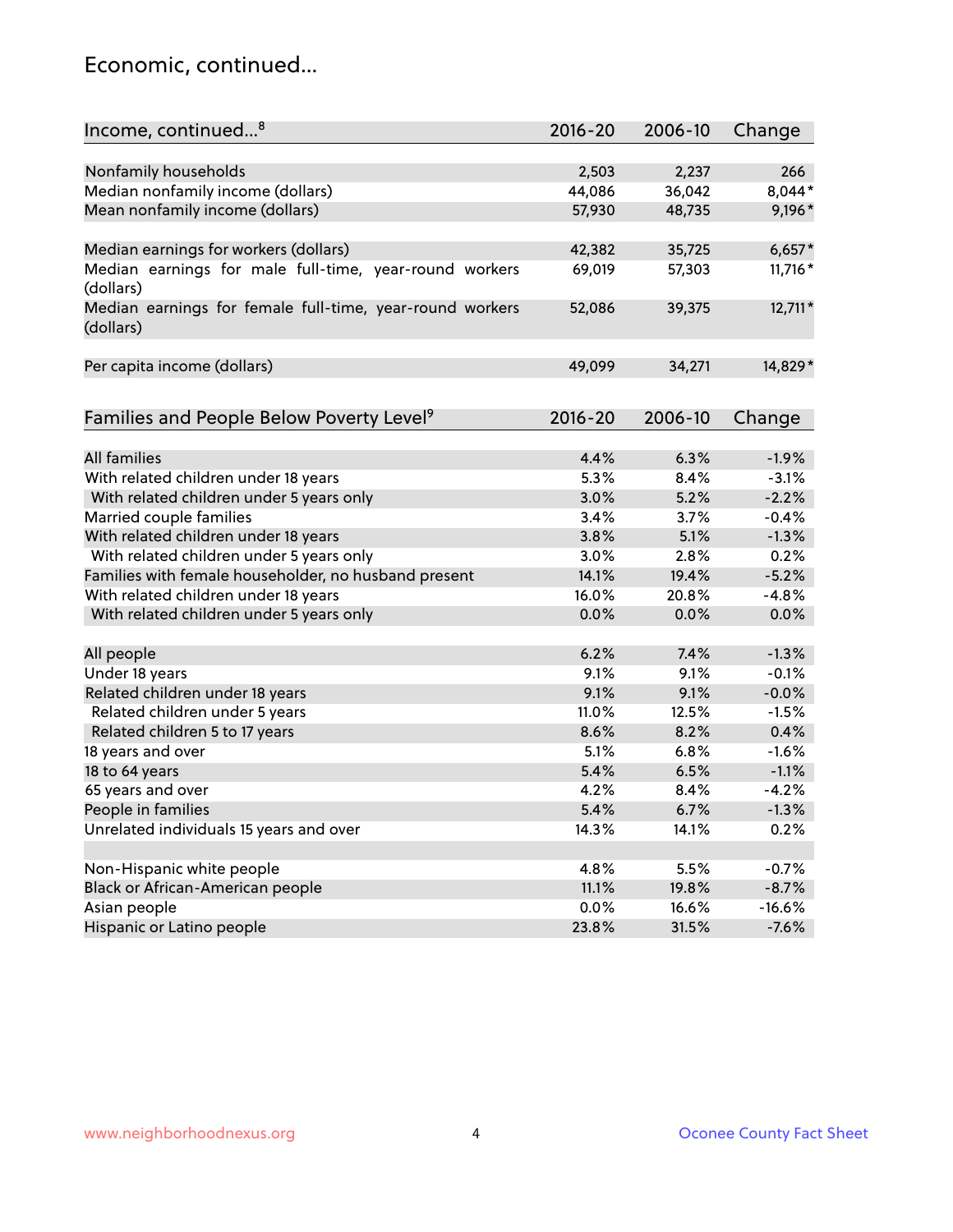## Employment

| Employment Status <sup>10</sup>                                                               | 2010        | 2020    | Change     |
|-----------------------------------------------------------------------------------------------|-------------|---------|------------|
| In Labor Force                                                                                | 19,208      | 16,837  | 16,837     |
| <b>Unemployment Rate</b>                                                                      | 3.8%        | 7.1%    | $-3.3%$    |
| Industry <sup>11</sup>                                                                        | $2016 - 20$ | 2006-10 | Change     |
| Civilian employed population 16 years and over                                                | 19,259      | 15,279  | 3,980*     |
| Agriculture, forestry, fishing and hunting, and mining                                        | 1.3%        | 1.9%    | $-0.6%$    |
| Construction                                                                                  | 5.5%        | 5.6%    | $-0.0%$    |
| Manufacturing                                                                                 | 7.2%        | 8.8%    | $-1.6%$    |
| Wholesale trade                                                                               | 2.0%        | 3.1%    | $-1.2%$    |
| Retail trade                                                                                  | 10.1%       | 10.2%   | $-0.1%$    |
| Transportation and warehousing, and utilities                                                 | 3.3%        | 5.0%    | $-1.7%$    |
| Information                                                                                   | 1.5%        | 1.7%    | $-0.3%$    |
| Finance and insurance, and real estate and rental and leasing                                 | 8.6%        | 4.9%    | $3.7\%$ *  |
| Professional, scientific, and management, and administrative<br>and waste management services | 12.5%       | 9.9%    | 2.6%       |
| Educational services, and health care and social assistance                                   | 30.9%       | 32.6%   | $-1.6%$    |
| Arts, entertainment, and recreation, and accommodation and<br>food services                   | 6.8%        | 5.3%    | $1.5%$ *   |
| Other services, except public administration                                                  | 5.9%        | 4.9%    | 0.9%       |
| <b>Public administration</b>                                                                  | 4.4%        | 6.1%    | $-1.6\%$ * |
| Occupation <sup>12</sup>                                                                      | $2016 - 20$ | 2006-10 | Change     |
|                                                                                               |             |         |            |
| Civilian employed population 16 years and over                                                | 19,259      | 15,279  | 3,980*     |
| Management, business, science, and arts occupations                                           | 52.4%       | 48.8%   | 3.7%       |
| Service occupations                                                                           | 11.0%       | 12.0%   | $-1.0%$    |
| Sales and office occupations                                                                  | 21.6%       | 22.6%   | $-1.0%$    |
| Natural<br>resources,<br>construction,<br>and<br>maintenance<br>occupations                   | 6.4%        | 7.7%    | $-1.2%$    |
| Production, transportation, and material moving occupations                                   | 8.5%        | 8.9%    | $-0.4%$    |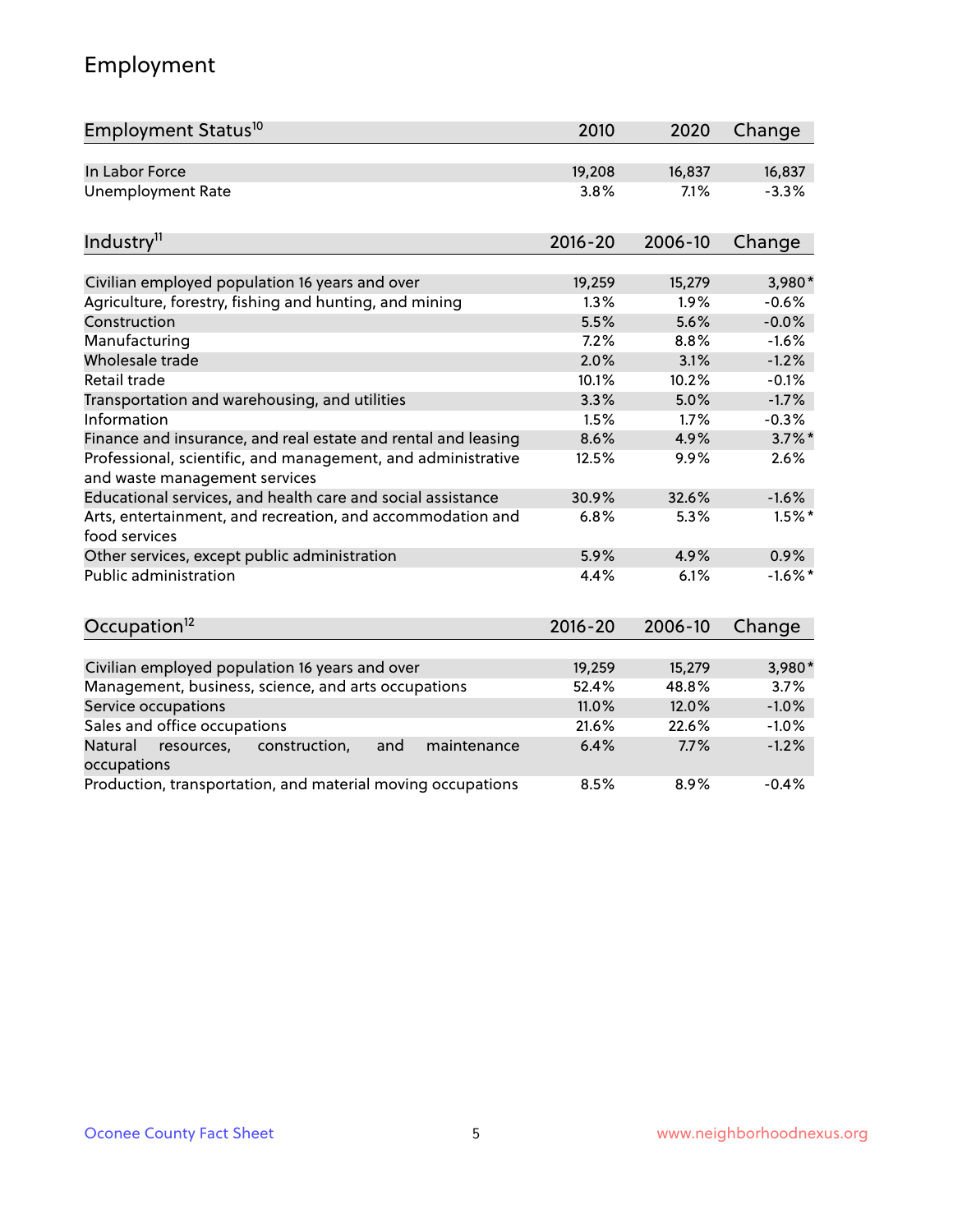## Employment, continued...

| Class of Worker <sup>13</sup>                          | $2016 - 20$ | 2006-10 | Change    |
|--------------------------------------------------------|-------------|---------|-----------|
| Civilian employed population 16 years and over         | 19,259      | 15,279  | 3,980*    |
| Private wage and salary workers                        | 72.9%       | 66.0%   | $7.0\%$ * |
| Government workers                                     | 20.3%       | 25.9%   | $-5.7%$ * |
| Self-employed in own not incorporated business workers | 6.5%        | 7.9%    | $-1.4%$   |
| <b>Unpaid family workers</b>                           | 0.3%        | 0.2%    | 0.1%      |
| Job Flows <sup>14</sup>                                | 2019        | 2010    | Change    |
|                                                        |             |         |           |
| Total Jobs in county                                   | 14,569      | 8,759   | 5,810     |
| Held by residents of county                            | 25.0%       | 30.1%   | $-5.1%$   |
| Held by non-residents of county                        | 75.0%       | 69.9%   | 5.1%      |
| Jobs by Industry Sector <sup>15</sup>                  | 2019        | 2010    | Change    |
| Total Jobs in county                                   | 14,569      | 8,759   | 5,810     |
| <b>Goods Producing sectors</b>                         | 11.3%       | 10.5%   | 0.8%      |
| Trade, Transportation, and Utilities sectors           | 21.0%       | 16.3%   | 4.7%      |
|                                                        |             |         |           |
| All Other Services sectors                             | 67.7%       | 73.2%   | $-5.5%$   |
| Total Jobs in county held by county residents          | 3,639       | 2,634   | 1,005     |
| <b>Goods Producing sectors</b>                         | 11.5%       | 11.4%   | 0.1%      |
| Trade, Transportation, and Utilities sectors           | 9.9%        | 8.6%    | 1.3%      |
| All Other Services sectors                             | 78.6%       | 80.0%   | $-1.5%$   |
| Jobs by Earnings <sup>16</sup>                         | 2019        | 2010    | Change    |
|                                                        |             |         |           |
| Total Jobs in county                                   | 14,569      | 8,759   | 5,810     |
| Jobs with earnings \$1250/month or less                | 30.1%       | 33.3%   | $-3.2%$   |
| Jobs with earnings \$1251/month to \$3333/month        | 36.6%       | 39.2%   | $-2.6%$   |
| Jobs with earnings greater than \$3333/month           | 33.3%       | 27.5%   | 5.8%      |
| Total Jobs in county held by county residents          | 3,639       | 2,634   | 1,005     |
| Jobs with earnings \$1250/month or less                | 28.6%       | 32.0%   | $-3.5%$   |
| Jobs with earnings \$1251/month to \$3333/month        | 29.5%       | 35.5%   | $-6.0\%$  |
| Jobs with earnings greater than \$3333/month           | 41.9%       | 32.5%   | 9.4%      |
|                                                        |             |         |           |
| Jobs by Age of Worker <sup>17</sup>                    | 2019        | 2010    | Change    |
| Total Jobs in county                                   | 14,569      | 8,759   | 5,810     |
| Jobs with workers age 29 or younger                    | 27.9%       | 26.8%   | 1.1%      |
| Jobs with workers age 30 to 54                         | 52.2%       | 57.0%   | $-4.8%$   |
|                                                        |             |         |           |
| Jobs with workers age 55 or older                      | 19.8%       | 16.2%   | 3.7%      |
| Total Jobs in county held by county residents          | 3,639       | 2,634   | 1,005     |
| Jobs with workers age 29 or younger                    | 17.7%       | 17.2%   | 0.5%      |
| Jobs with workers age 30 to 54                         | 58.6%       | 63.7%   | $-5.1%$   |
| Jobs with workers age 55 or older                      | 23.7%       | 19.1%   | 4.6%      |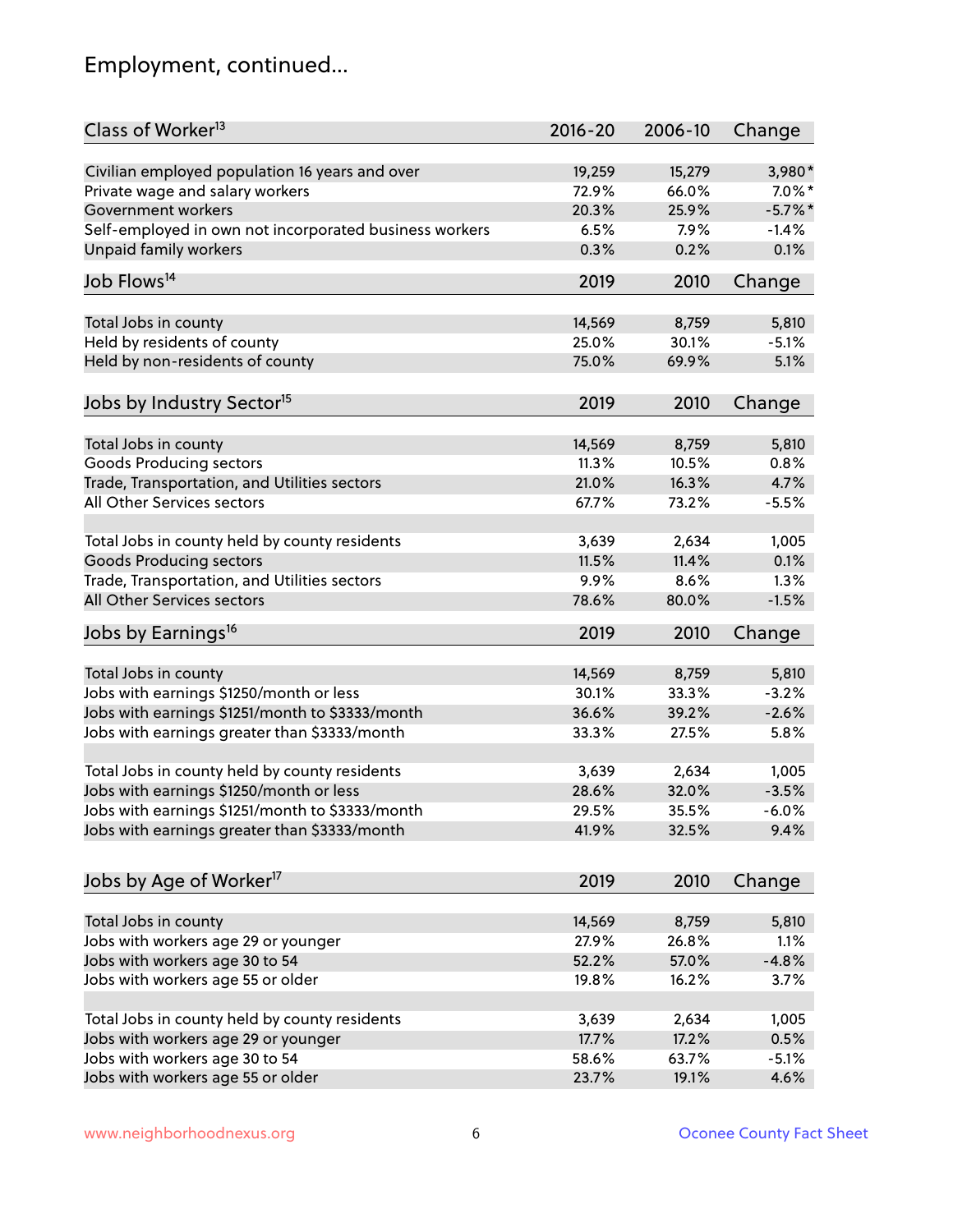#### Education

| Early Learning <sup>18</sup>                        |             |         | 2022       |
|-----------------------------------------------------|-------------|---------|------------|
| Licensed Capacity of Early Learning Centers         |             |         | 1,985      |
| Licenced capacity per 1,000 children ages 0-4       |             |         | 915.2      |
| School Enrollment <sup>19</sup>                     | 2022        | 2010    | Change     |
|                                                     |             |         |            |
| <b>Enrolled in Public School</b>                    | 8,423       | 6,465   | 1,958      |
| White                                               | 78.9%       | 85.1%   | $-6.3%$    |
| <b>Black or African-American</b>                    | 3.8%        | 4.7%    | $-1.0%$    |
| Asian                                               | 5.8%        | 3.1%    | 2.7%       |
| Native American                                     | 0.1%        | 0.0%    | 0.1%       |
| Pacific Islander                                    | 0.0%        | 0.0%    | 0.0%       |
| <b>Biracial or Multi-Racial</b>                     | 3.8%        | 1.7%    | 2.1%       |
| Hispanic or Latino                                  | 7.6%        | 5.2%    | 2.4%       |
| Georgia Milestones: 3rd Grade Reading <sup>20</sup> |             |         | 2019       |
|                                                     |             |         |            |
| Number of Students Tested                           |             |         | 563        |
| Proficient or Distinguished                         |             |         | 71.0%      |
| Georgia Milestones: 8th Grade Math <sup>21</sup>    |             |         | 2019       |
| Number of Students Tested                           |             |         | 631        |
| Proficient or Distinguished                         |             |         | 68.8%      |
|                                                     |             |         |            |
| Graduation Rates <sup>22</sup>                      | 2021        | 2012    | Change     |
| Cohort                                              | 635         | 483     | 152        |
| <b>High School Graduation Rate</b>                  | 98.3%       | 90.5%   | 7.8%       |
|                                                     |             |         |            |
| Educational Attainment <sup>23</sup>                | $2016 - 20$ | 2006-10 | Change     |
|                                                     | 25,711      | 20,160  | $5,551*$   |
| Population 25 years and over<br>Less than 9th grade | 1.4%        | 2.9%    | $-1.5%$    |
| 9th to 12th grade, no diploma                       | 3.6%        | 8.4%    | $-4.8\%$ * |
| High school graduate (includes equivalency)         | 19.6%       | 18.7%   | 1.0%       |
|                                                     | 17.3%       | 19.6%   | $-2.2%$    |
| Some college, no degree                             |             |         |            |
| Associate's degree                                  | 7.4%        | 5.5%    | $1.9\%$ *  |
| Bachelor's degree                                   | 24.0%       | 21.9%   | 2.1%       |
| Graduate or professional degree                     | 26.6%       | 23.0%   | $3.6\%$ *  |
| Percent high school graduate or higher              | 94.9%       | 88.7%   | $6.2\%$ *  |
| Percent bachelor's degree or higher                 | 50.6%       | 44.9%   | $5.6\%$ *  |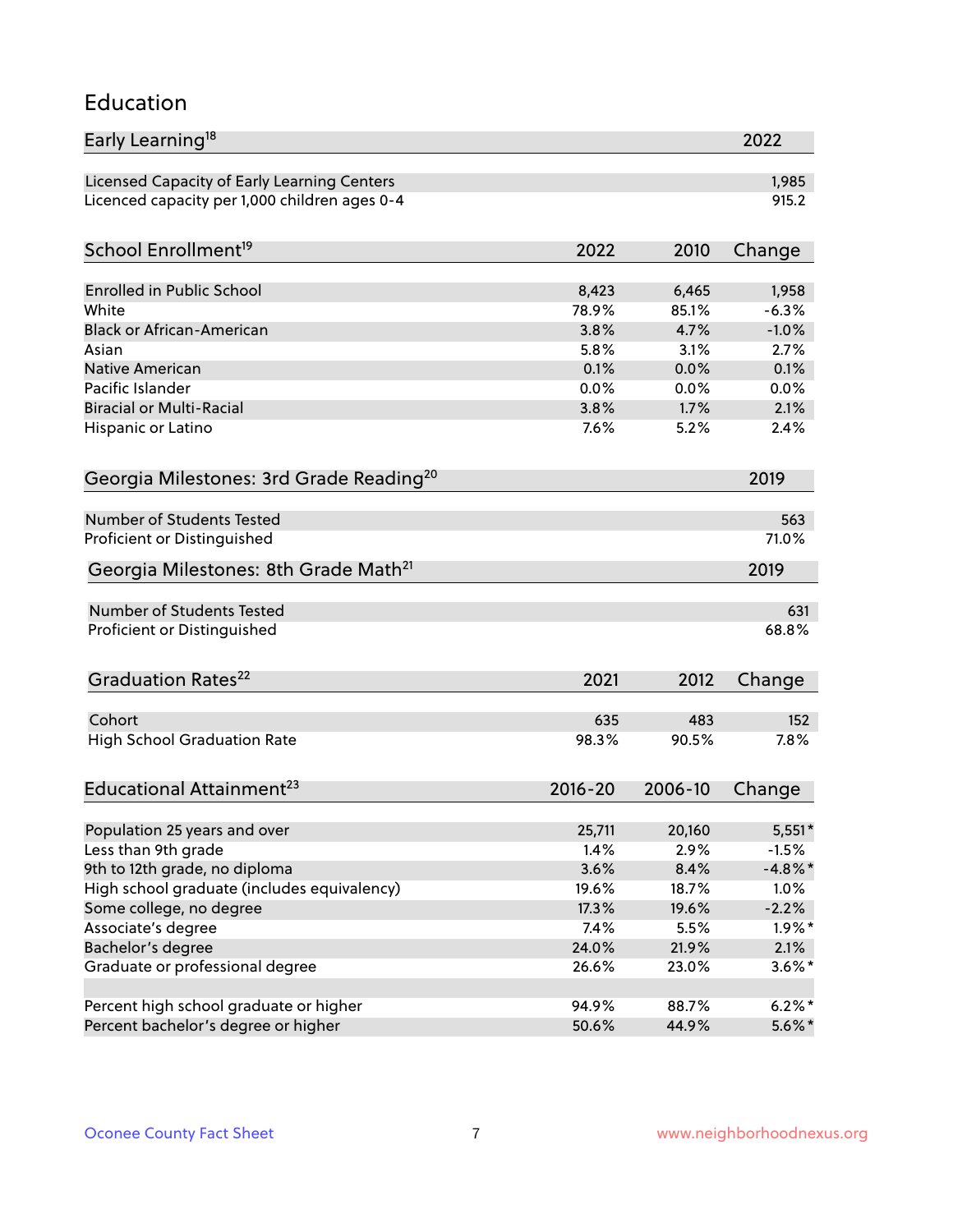### Housing

| Households by Type <sup>24</sup>                     | $2016 - 20$ | 2006-10 | Change     |
|------------------------------------------------------|-------------|---------|------------|
|                                                      |             |         |            |
| <b>Total households</b>                              | 13,773      | 11,155  | $2,618*$   |
| Family households (families)                         | 81.8%       | 79.9%   | 1.9%       |
| With own children under 18 years                     | 41.7%       | 40.2%   | 1.4%       |
| Married-couple family                                | 69.1%       | 67.4%   | 1.7%       |
| With own children of the householder under 18 years  | 34.1%       | 33.1%   | 1.0%       |
| Male householder, no wife present, family            | 3.6%        | 2.4%    | 1.2%       |
| With own children of the householder under 18 years  | 2.1%        | 1.2%    | $0.9\%$ *  |
| Female householder, no husband present, family       | 9.1%        | 10.2%   | $-1.0%$    |
| With own children of the householder under 18 years  | 5.5%        | 5.9%    | $-0.4%$    |
| Nonfamily households                                 | 18.2%       | 20.1%   | $-1.9%$    |
| Householder living alone                             | 16.7%       | 17.3%   | $-0.6%$    |
| 65 years and over                                    | 9.4%        | 6.3%    | $3.1\%$ *  |
|                                                      |             |         |            |
| Households with one or more people under 18 years    | 44.1%       | 42.6%   | 1.5%       |
| Households with one or more people 65 years and over | 29.4%       | 19.8%   | $9.6\%$ *  |
|                                                      |             |         |            |
| Average household size                               | 2.83        | 2.78    | 0.05       |
| Average family size                                  | 3.16        | 3.15    | 0.01       |
|                                                      |             |         |            |
| Housing Occupancy <sup>25</sup>                      | $2016 - 20$ | 2006-10 | Change     |
|                                                      |             |         |            |
| Total housing units                                  | 14,578      | 12,134  | $2,444*$   |
| Occupied housing units                               | 94.5%       | 91.9%   | 2.5%       |
| Vacant housing units                                 | 5.5%        | 8.1%    | $-2.5%$    |
|                                                      |             |         |            |
| Homeowner vacancy rate                               | 2.5         | 2.9     | $-0.5$     |
| Rental vacancy rate                                  | 1.1         | 6.5     | $-5.4$     |
|                                                      |             |         |            |
|                                                      |             | 2006-10 |            |
| Units in Structure <sup>26</sup>                     | $2016 - 20$ |         | Change     |
| Total housing units                                  | 14,578      | 12,134  | $2,444*$   |
| 1-unit, detached                                     | 87.2%       | 84.0%   | 3.2%       |
| 1-unit, attached                                     | 4.2%        | 2.1%    | $2.1\%$ *  |
|                                                      | 2.1%        | 5.0%    | $-2.8\%$ * |
| 2 units<br>3 or 4 units                              | 0.0%        | 0.2%    | $-0.2%$    |
| 5 to 9 units                                         |             |         |            |
|                                                      | 0.0%        | 0.0%    | 0.0%       |
| 10 to 19 units                                       | 0.0%        | 0.1%    | $-0.1%$    |
| 20 or more units                                     | 0.7%        | 0.8%    | $-0.1%$    |
| Mobile home                                          | 5.8%        | 7.8%    | $-1.9%$    |
| Boat, RV, van, etc.                                  | 0.0%        | 0.1%    | $-0.1%$    |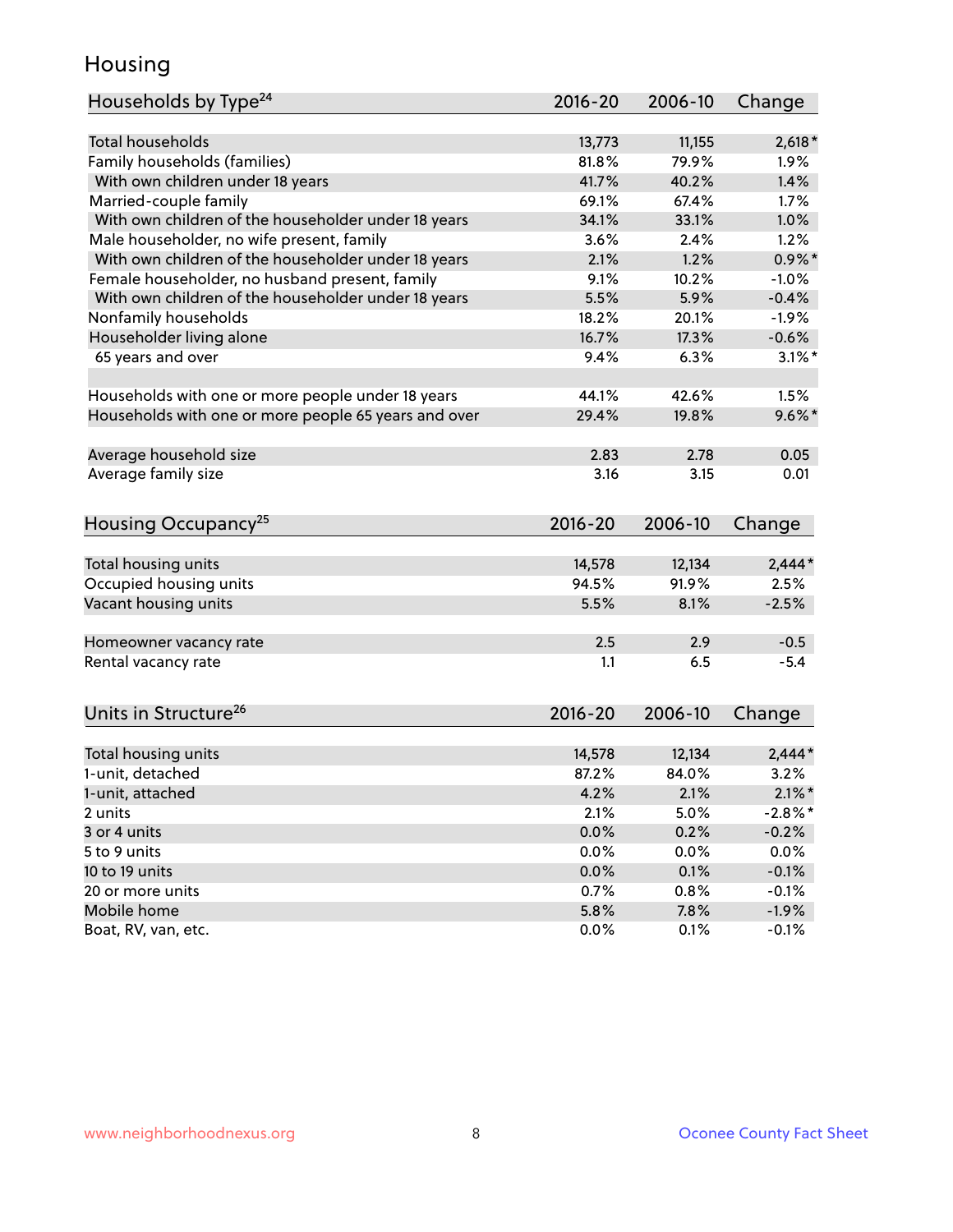## Housing, Continued...

| Year Structure Built <sup>27</sup>             | 2016-20     | 2006-10 | Change     |
|------------------------------------------------|-------------|---------|------------|
| Total housing units                            | 14,578      | 12,134  | $2,444*$   |
| Built 2014 or later                            | 8.5%        | (X)     | (X)        |
| Built 2010 to 2013                             | 4.8%        | (X)     | (X)        |
| Built 2000 to 2009                             | 21.7%       | 19.6%   | 2.1%       |
| Built 1990 to 1999                             | 24.5%       | 29.2%   | $-4.7%$ *  |
| Built 1980 to 1989                             | 19.0%       | 23.8%   | $-4.8\%$ * |
| Built 1970 to 1979                             | 11.6%       | 16.1%   | $-4.5%$ *  |
| Built 1960 to 1969                             | 4.6%        | 5.0%    | $-0.4%$    |
| Built 1950 to 1959                             | 2.1%        | 1.6%    | 0.4%       |
| Built 1940 to 1949                             | 0.6%        | 1.2%    | $-0.6%$    |
| Built 1939 or earlier                          | 2.6%        | 3.5%    | $-0.9%$    |
| Housing Tenure <sup>28</sup>                   | $2016 - 20$ | 2006-10 | Change     |
| Occupied housing units                         | 13,773      | 11,155  | $2,618*$   |
| Owner-occupied                                 | 82.6%       | 82.7%   | $-0.1%$    |
| Renter-occupied                                | 17.4%       | 17.3%   | 0.1%       |
| Average household size of owner-occupied unit  | 2.89        | 2.83    | 0.06       |
| Average household size of renter-occupied unit | 2.56        | 2.55    | 0.00       |
| Residence 1 Year Ago <sup>29</sup>             | 2016-20     | 2006-10 | Change     |
| Population 1 year and over                     | 38,772      | 31,203  | 7,569*     |
| Same house                                     | 88.8%       | 89.3%   | $-0.5%$    |
| Different house in the U.S.                    | 11.1%       | 10.2%   | 0.9%       |
| Same county                                    | 1.8%        | 2.5%    | $-0.7%$    |
| Different county                               | 9.3%        | 7.7%    | 1.6%       |
| Same state                                     | 7.5%        | 5.2%    | 2.3%       |
| Different state                                | 1.8%        | 2.5%    | $-0.7%$    |
| Abroad                                         | 0.1%        | 0.5%    | $-0.3%$    |
| Value of Housing Unit <sup>30</sup>            | $2016 - 20$ | 2006-10 | Change     |
| Owner-occupied units                           | 11,374      | 9,225   | $2,149*$   |
| Less than \$50,000                             | 1.5%        | 2.9%    | $-1.5%$    |
| \$50,000 to \$99,999                           | 3.0%        | 4.1%    | $-1.1%$    |
| \$100,000 to \$149,999                         | 6.9%        | 13.9%   | $-7.0\%$ * |
| \$150,000 to \$199,999                         | 12.0%       | 20.7%   | $-8.7\%$ * |
| \$200,000 to \$299,999                         | 25.6%       | 25.9%   | $-0.3%$    |
| \$300,000 to \$499,999                         | 34.0%       | 20.7%   | 13.3%*     |
| \$500,000 to \$999,999                         | 12.8%       | 9.5%    | $3.3\%$ *  |
| \$1,000,000 or more                            | 4.1%        | 2.1%    | $2.0\%$ *  |
| Median (dollars)                               | 304,400     | 228,700 | 75,700*    |
| Mortgage Status <sup>31</sup>                  | $2016 - 20$ | 2006-10 | Change     |
| Owner-occupied units                           | 11,374      | 9,225   | $2,149*$   |
| Housing units with a mortgage                  | 65.4%       | 74.0%   | $-8.6\%$ * |
| Housing units without a mortgage               | 34.6%       | 26.0%   | $8.6\%$ *  |
|                                                |             |         |            |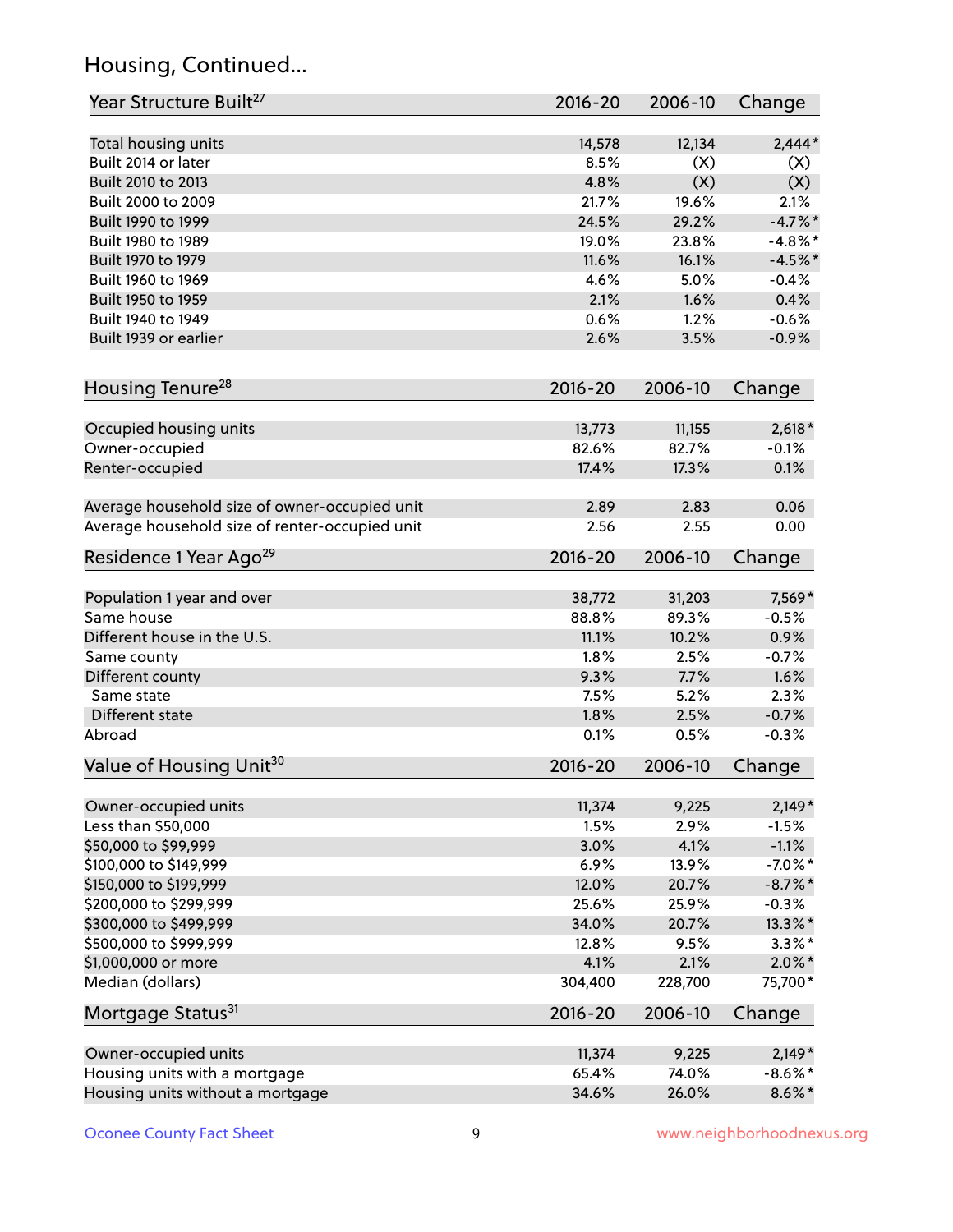## Housing, Continued...

| Selected Monthly Owner Costs <sup>32</sup>                                            | $2016 - 20$ | 2006-10 | Change      |
|---------------------------------------------------------------------------------------|-------------|---------|-------------|
| Housing units with a mortgage                                                         | 7,434       | 6,824   | $610*$      |
| Less than \$300                                                                       | 0.0%        | 0.2%    | $-0.2%$     |
| \$300 to \$499                                                                        | 0.5%        | 0.4%    | 0.0%        |
| \$500 to \$999                                                                        | 10.1%       | 13.0%   | $-2.9%$     |
| \$1,000 to \$1,499                                                                    | 27.7%       | 33.3%   | $-5.6%$     |
| \$1,500 to \$1,999                                                                    | 23.1%       | 21.4%   | 1.6%        |
| \$2,000 to \$2,999                                                                    | 26.1%       | 20.8%   | $5.3\%$ *   |
| \$3,000 or more                                                                       | 12.5%       | 10.8%   | 1.7%        |
| Median (dollars)                                                                      | 1,763       | 1,561   | $202*$      |
| Housing units without a mortgage                                                      | 3,940       | 2,401   | $1,539*$    |
| Less than \$150                                                                       | 0.1%        | 1.5%    | $-1.4%$     |
| \$150 to \$249                                                                        | 4.7%        | 17.5%   | $-12.8\%$ * |
| \$250 to \$349                                                                        | 14.2%       | 28.3%   | $-14.1\%$ * |
| \$350 to \$499                                                                        | 21.6%       | 20.1%   | 1.5%        |
| \$500 to \$699                                                                        | 26.9%       | 20.3%   | 6.6%        |
| \$700 or more                                                                         | 32.6%       | 12.4%   | 20.2%*      |
| Median (dollars)                                                                      | 561         | 365     | 196*        |
| Selected Monthly Owner Costs as a Percentage of<br>Household Income <sup>33</sup>     | $2016 - 20$ | 2006-10 | Change      |
| Housing units with a mortgage (excluding units where<br>SMOCAPI cannot be computed)   | 7,434       | 6,814   | 620         |
| Less than 20.0 percent                                                                | 53.3%       | 44.5%   | $8.8\%$ *   |
| 20.0 to 24.9 percent                                                                  | 16.2%       | 19.2%   | $-3.0%$     |
| 25.0 to 29.9 percent                                                                  | 10.3%       | 11.9%   | $-1.6%$     |
| 30.0 to 34.9 percent                                                                  | 3.9%        | 6.1%    | $-2.2\%$ *  |
| 35.0 percent or more                                                                  | 16.2%       | 18.2%   | $-2.0%$     |
| Not computed                                                                          | $\pmb{0}$   | 10      | $-10$       |
| Housing unit without a mortgage (excluding units where<br>SMOCAPI cannot be computed) | 3,940       | 2,391   | $1,549*$    |
| Less than 10.0 percent                                                                | 60.5%       | 53.2%   | 7.3%        |
| 10.0 to 14.9 percent                                                                  | 12.3%       | 18.3%   | $-6.0%$     |
| 15.0 to 19.9 percent                                                                  | 9.3%        | 9.2%    | 0.0%        |
| 20.0 to 24.9 percent                                                                  | 3.4%        | 6.4%    | $-3.1%$     |
| 25.0 to 29.9 percent                                                                  | 3.7%        | 1.9%    | 1.8%        |
| 30.0 to 34.9 percent                                                                  | 2.2%        | 1.8%    | 0.4%        |
| 35.0 percent or more                                                                  | 8.7%        | 9.2%    | $-0.5%$     |
| Not computed                                                                          | $\pmb{0}$   | 10      | $-10$       |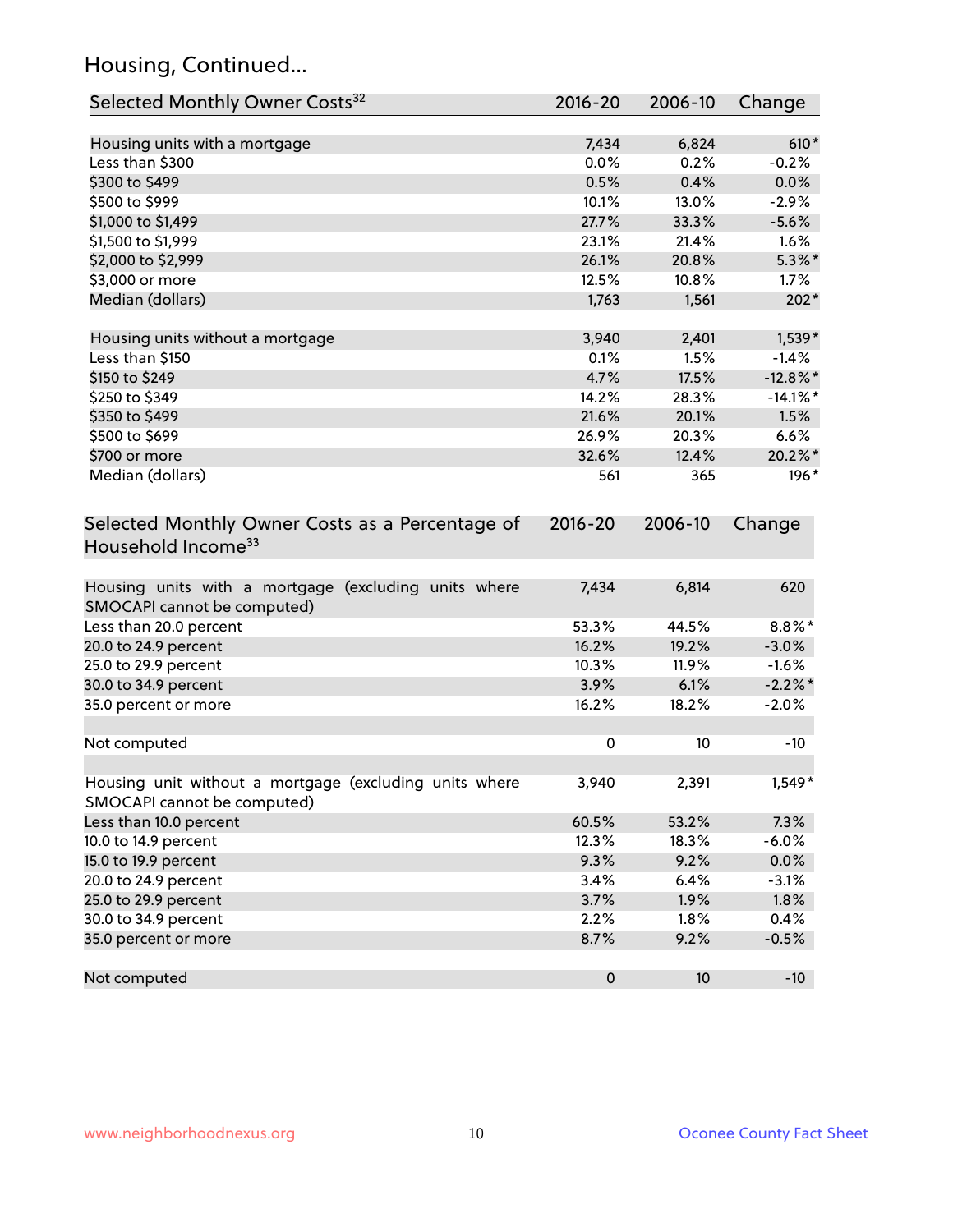## Housing, Continued...

| Gross Rent <sup>34</sup>                                                       | 2016-20     | 2006-10 | Change       |
|--------------------------------------------------------------------------------|-------------|---------|--------------|
|                                                                                |             |         |              |
| Occupied units paying rent                                                     | 2,190       | 1,724   | 466*         |
| Less than \$200                                                                | 0.0%        | 0.0%    | 0.0%         |
| \$200 to \$499                                                                 | 0.5%        | 4.1%    | $-3.6%$      |
| \$500 to \$749                                                                 | 14.2%       | 38.2%   | $-24.0\%$ *  |
| \$750 to \$999                                                                 | 27.7%       | 33.0%   | $-5.3%$      |
| \$1,000 to \$1,499                                                             | 28.4%       | 16.8%   | 11.6%*       |
| \$1,500 to \$1,999                                                             | 20.8%       | 6.4%    | 14.4%*       |
| \$2,000 or more                                                                | 8.4%        | 1.5%    | $6.9\%*$     |
| Median (dollars)                                                               | 1,098       | 789     | $309*$       |
| No rent paid                                                                   | 209         | 206     | $\mathbf{3}$ |
| Gross Rent as a Percentage of Household Income <sup>35</sup>                   | $2016 - 20$ | 2006-10 | Change       |
| Occupied units paying rent (excluding units where GRAPI<br>cannot be computed) | 2,173       | 1,640   | $533*$       |
| Less than 15.0 percent                                                         | 15.9%       | 11.8%   | 4.2%         |
| 15.0 to 19.9 percent                                                           | 14.4%       | 13.5%   | 0.9%         |
| 20.0 to 24.9 percent                                                           | 22.3%       | 14.8%   | 7.5%         |
| 25.0 to 29.9 percent                                                           | 13.3%       | 14.0%   | $-0.7%$      |
| 30.0 to 34.9 percent                                                           | 3.8%        | 9.9%    | $-6.2%$      |
| 35.0 percent or more                                                           | 30.3%       | 36.0%   | $-5.6%$      |
| Not computed                                                                   | 226         | 290     | $-64$        |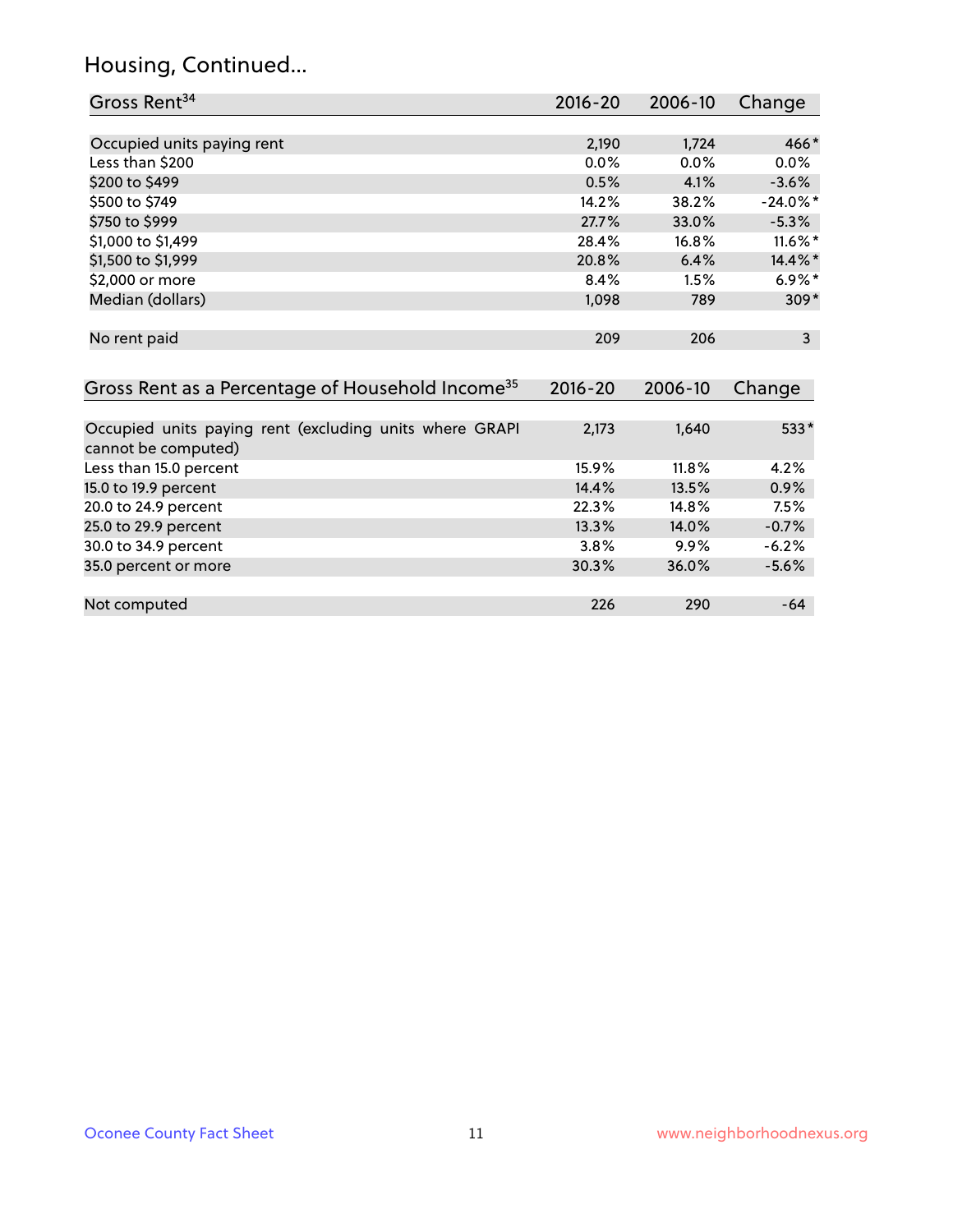## Community Involvement

| Voter Registration and Turnout <sup>36</sup> | 2020   |
|----------------------------------------------|--------|
|                                              |        |
| Active registered voters                     | 29.784 |
| Number voted in Presidential election        | 25.174 |
| Percent voted in Presidential election       | 84.5%  |
|                                              |        |

## Transportation

| Commuting to Work <sup>37</sup>           | 2016-20     | 2006-10 | Change     |
|-------------------------------------------|-------------|---------|------------|
|                                           |             |         |            |
| Workers 16 years and over                 | 19,055      | 14,975  | 4,080*     |
| Car, truck, or van - drove alone          | 78.8%       | 83.7%   | $-4.9%$ *  |
| Car, truck, or van - carpooled            | 7.8%        | 7.8%    | $0.0\%$    |
| Public transportation (excluding taxicab) | 0.1%        | 0.2%    | $-0.1%$    |
| Walked                                    | 0.4%        | 0.9%    | $-0.5%$    |
| Other means                               | 1.2%        | 0.6%    | $0.6\%*$   |
| Worked at home                            | 11.7%       | 6.8%    | $5.0\%$ *  |
|                                           |             |         |            |
| Mean travel time to work (minutes)        | 25.2        | 21.7    | $3.5*$     |
|                                           |             |         |            |
| Vehicles Available <sup>38</sup>          | $2016 - 20$ | 2006-10 | Change     |
|                                           |             |         |            |
| Occupied housing units                    | 13,773      | 11,155  | $2,618*$   |
| No vehicles available                     | 1.8%        | 2.3%    | $-0.5%$    |
| 1 vehicle available                       | 17.2%       | 24.0%   | $-6.9\%$ * |
| 2 vehicles available                      | 45.6%       | 40.7%   | 4.8%       |
| 3 or more vehicles available              | 35.5%       | 33.0%   | 2.5%       |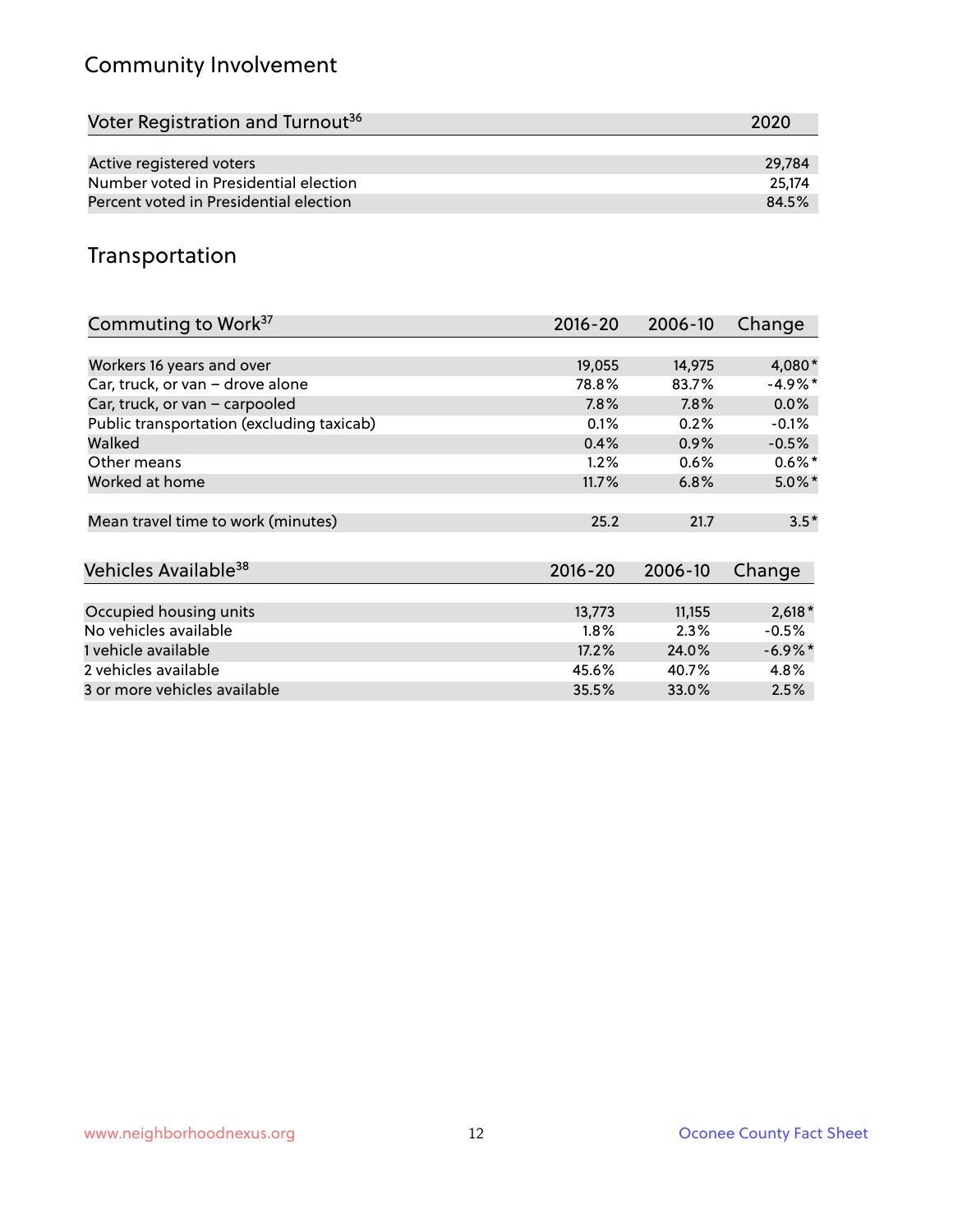#### Health

| Health Insurance coverage <sup>39</sup> | 2016-20 |
|-----------------------------------------|---------|
|-----------------------------------------|---------|

| Civilian Noninstitutionalized Population                | 38,975 |
|---------------------------------------------------------|--------|
| With health insurance coverage                          | 93.3%  |
| With private health insurance coverage                  | 80.9%  |
| With public health coverage                             | 23.3%  |
| No health insurance coverage                            | 6.7%   |
| Civilian Noninstitutionalized Population Under 19 years | 11,102 |
| No health insurance coverage                            | 3.8%   |
| Civilian Noninstitutionalized Population 19 to 64 years | 22,021 |
| In labor force:                                         | 17,915 |
| Employed:                                               | 17,371 |
| With health insurance coverage                          | 90.4%  |
| With private health insurance coverage                  | 68.9%  |
| With public coverage                                    | 4.7%   |
| No health insurance coverage                            | 9.6%   |
| Unemployed:                                             | 544    |
| With health insurance coverage                          | 90.3%  |
| With private health insurance coverage                  | 68.9%  |
| With public coverage                                    | 23.3%  |
| No health insurance coverage                            | 9.7%   |
| Not in labor force:                                     | 4,106  |
| With health insurance coverage                          | 89.4%  |
| With private health insurance coverage                  | 83.6%  |
| With public coverage                                    | 14.0%  |
| No health insurance coverage                            | 10.6%  |

## **Health Factors Most Recent** And The Control of the Control of The Control of The Control of The Control of The Control of The Control of The Control of The Control of The Control of The Control of The Control of The Contr

| Premature Death (YPLL before age 75 per 100,000 population, age-adjusted) <sup>40</sup> | 4,751.6 |
|-----------------------------------------------------------------------------------------|---------|
| Average number of Physically Unhealthy Days <sup>41</sup>                               | 3.4     |
| Average number of Mentally Unhealthy Days <sup>42</sup>                                 | 4.4     |
| Low Birthweight Births <sup>43</sup>                                                    | 5.8%    |
| Diabetes Prevalence <sup>44</sup>                                                       | 8.4%    |
| HIV Prevalence (per 100,000 population) <sup>45</sup>                                   | 75.5    |
| Rate, Deduplicated ER Visits for Asthma, Ages 0-17 <sup>46</sup>                        | 118.8   |